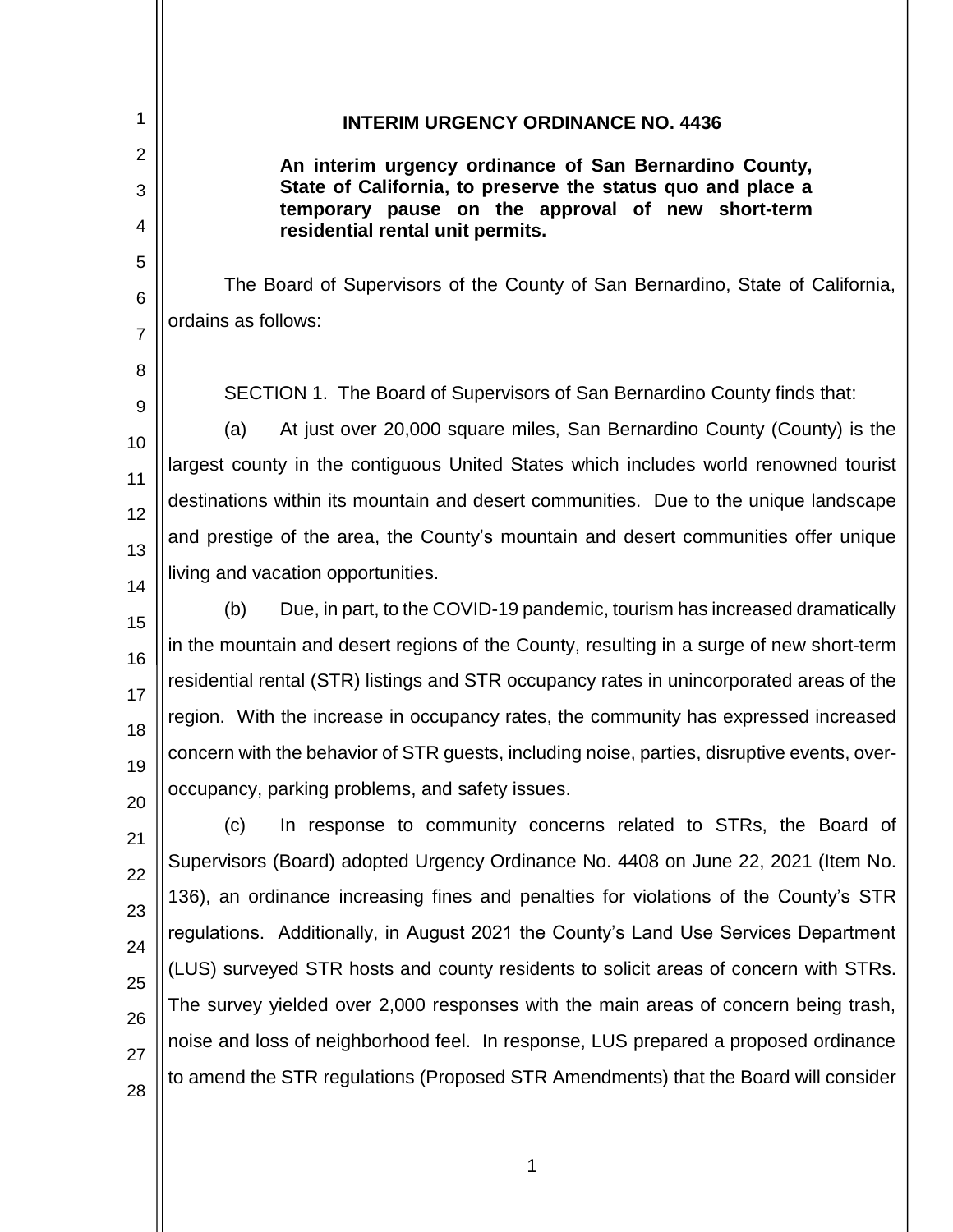1 2 3 4 5 6 7 8 on June 14, 2022. While the Proposed STR Amendments address a number of concerns identified by the community, the Board finds that in order to protect the public health, safety and welfare this interim urgency ordinance is necessary to provide the County additional time, in which it intends to study zoning proposals to increase enforcement efforts, hire additional code enforcement staff, study enforcement activities and zoning proposals of other jurisdictions, and implement the updated Proposed STR Amendments considered on June 14, 2022, each of which standing alone is sufficient to support adoption of this ordinance.

9 10 11 12 (d) Absent this interim urgency ordinance, new STRs may be established that could adversely impact the residential character of neighborhoods and conflict with proposals the County intends to study. Accordingly, there is a current and immediate threat to the public health, safety and welfare if permits for new STRs are issued.

13 14 15 16 17 18 19 20 21 (e) This interim urgency ordinance is not subject to review under the California Environmental Quality Act (CEQA) pursuant to CEQA Guidelines, 14 California Code of Regulations, sections 15060, subdivision (c)(2) (the activity will not result in a direct or reasonably foreseeable indirect physical change in the environment) and 15061, subdivision (b)(3) (there is no possibility the activity in question may have a significant effect on the environment). There are no unusual circumstances under CEQA Guidelines Section 15300.2, subdivision (c) that would render these exemptions inappropriate. Each exemption stands as a separate and independent basis for determining that this ordinance is not subject to CEQA.

22

23 24 SECTION 2. Notwithstanding anything to the contrary in the San Bernardino County Code:

25 26 27 28 (a) No application for a permit or entitlement that would authorize the operation of a new short-term residential rental unit authorized pursuant to Chapter 84.28 of the San Bernardino County Code shall be approved while this interim urgency ordinance, and any extension thereof, is in effect.

2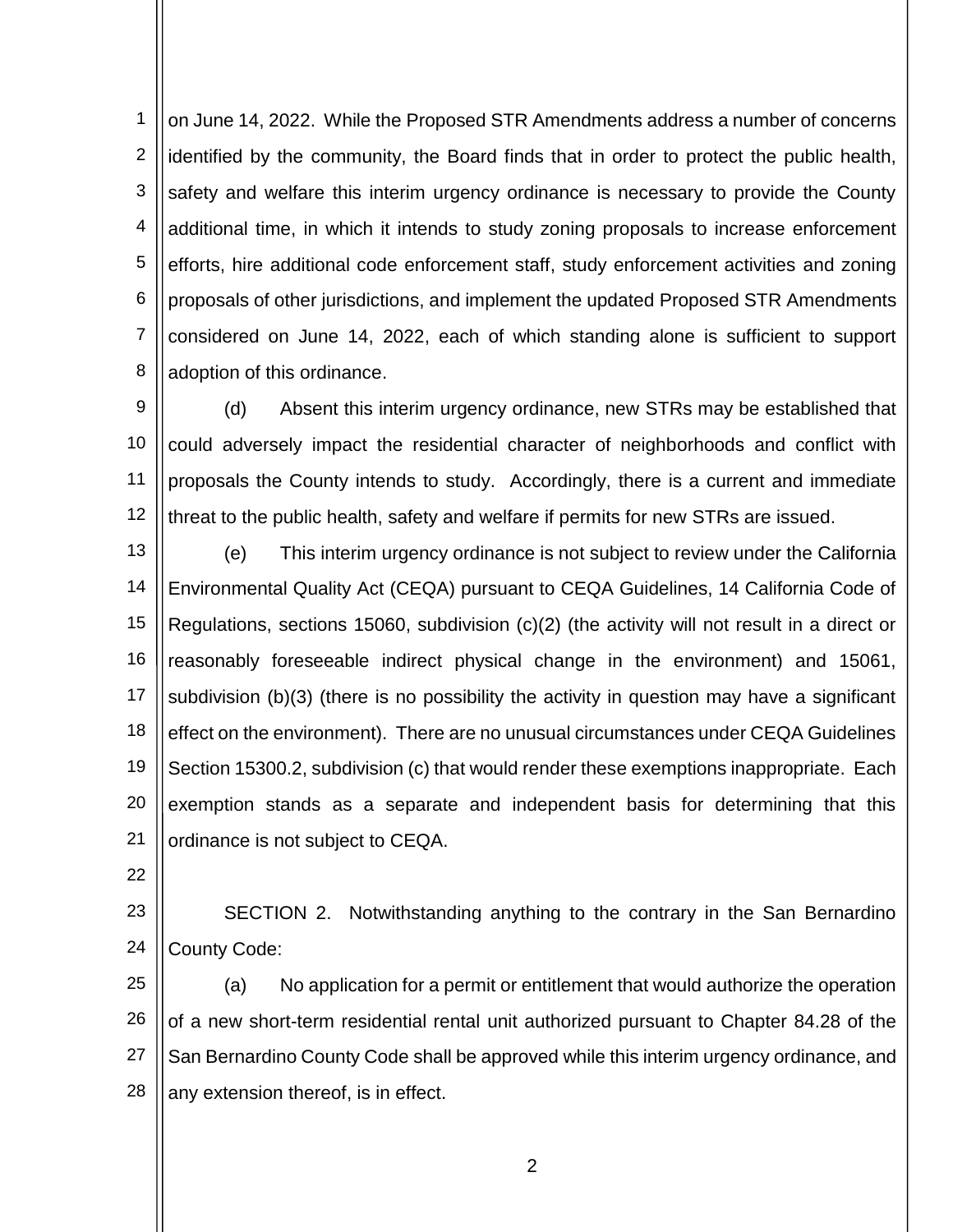1 2 3 4 5 6 7 (b) Section 2, subdivision (a), shall not apply to (i) an application for a shortterm residential rental permit submitted prior to the adoption of this interim urgency ordinance; or (ii) an application to renew a short-term residential rental unit permit that expires while this interim urgency ordinance, and any extension thereof, is in effect if the short-term residential rental unit owner had a valid permit prior to the adoption of this ordinance and timely submits a renewal application pursuant to the requirements of Chapter 84.28 of the San Bernardino County Code.

8 9 10 11 12 (c) Notwithstanding Section 2, subdivision (a), the County will continue to accept applications for a permit filed after the effective date of this ordinance. However, any application submitted shall be at the applicant's sole cost and risk with the understanding that no permit for operation of a new short-term residential rental unit shall be issued while this interim urgency ordinance, and any extension thereof, is in effect.

13 14 15 (d) For purposes of this interim urgency ordinance, the term "short-term residential rental unit" shall have the same definition as Chapter 84.28 of the San Bernardino County Code.

16

17 18 19 SECTION 3. This ordinance is an interim ordinance adopted as an urgency measure pursuant to Government Code section 65858, and it shall be of no further force and effect after forty-five (45) days from its date of adoption.

20

21 22 23 24 25 26 SECTION 4. The Board of Supervisors declares that it would have adopted this interim urgency ordinance and each section, sentence, clause, phrase, or portion of it, irrespective of the fact that any one or more sections, subsections, clauses, phrases or portions of it be declared invalid or unconstitutional. If for any reason any portion of this urgency interim ordinance is declared invalid or unconstitutional, then all other provisions of it shall remain valid and enforceable.

27

28

SECTION 5. This ordinance is declared an urgency measure necessary for the

3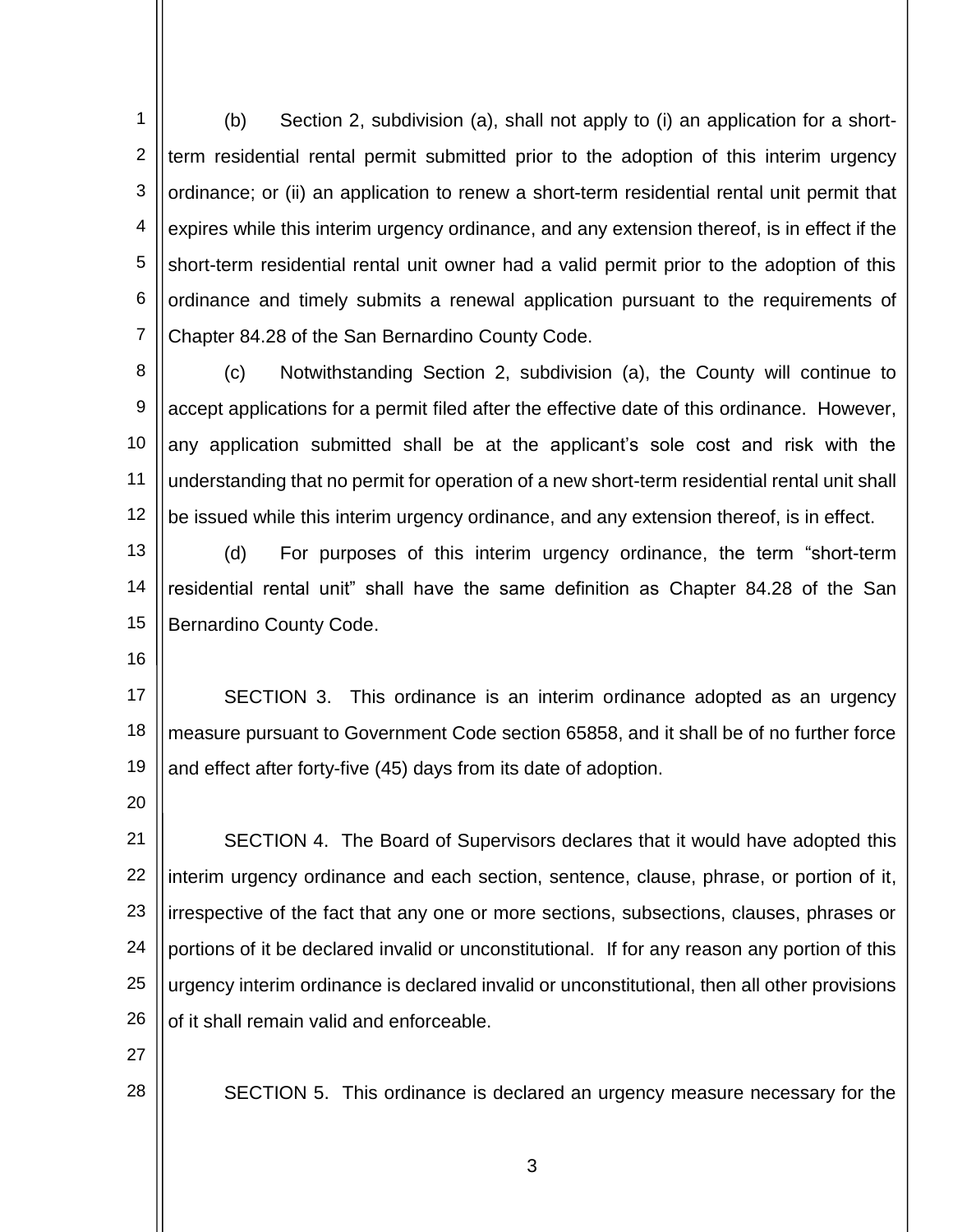| 1                                                                                 | immediate protection and preservation of the public peace, health, safety and welfare for |
|-----------------------------------------------------------------------------------|-------------------------------------------------------------------------------------------|
| $\overline{2}$                                                                    | the reasons stated in Section 1, and it shall take effect immediately upon its adoption,  |
| $\sqrt{3}$                                                                        | pursuant to Government Code Sections 25123(d) and 65858.                                  |
| 4                                                                                 |                                                                                           |
| 5                                                                                 | <b>CURT HAGMAN, Chairman</b>                                                              |
| 6                                                                                 | <b>Board of Supervisors</b>                                                               |
| $\overline{7}$                                                                    | SIGNED AND CERTIFIED THAT A COPY                                                          |
| 8<br>OF THIS DOCUMENT HAS BEEN DELIVERED<br>TO THE CHAIRMAN OF THE BOARD<br>$9\,$ |                                                                                           |
| 10                                                                                | LYNNA MONELL, Clerk of the                                                                |
| <b>Board of Supervisors</b><br>11                                                 |                                                                                           |
| 12                                                                                |                                                                                           |
| 13                                                                                |                                                                                           |
| 14                                                                                |                                                                                           |
| 15                                                                                |                                                                                           |
| 16                                                                                |                                                                                           |
| 17                                                                                |                                                                                           |
| 18                                                                                |                                                                                           |
| 19                                                                                |                                                                                           |
| 20                                                                                |                                                                                           |
| 21                                                                                |                                                                                           |
| 22                                                                                |                                                                                           |
| 23                                                                                |                                                                                           |
| 24                                                                                |                                                                                           |
| 25                                                                                |                                                                                           |
| 26                                                                                |                                                                                           |
| 27                                                                                |                                                                                           |
| 28                                                                                |                                                                                           |
|                                                                                   |                                                                                           |